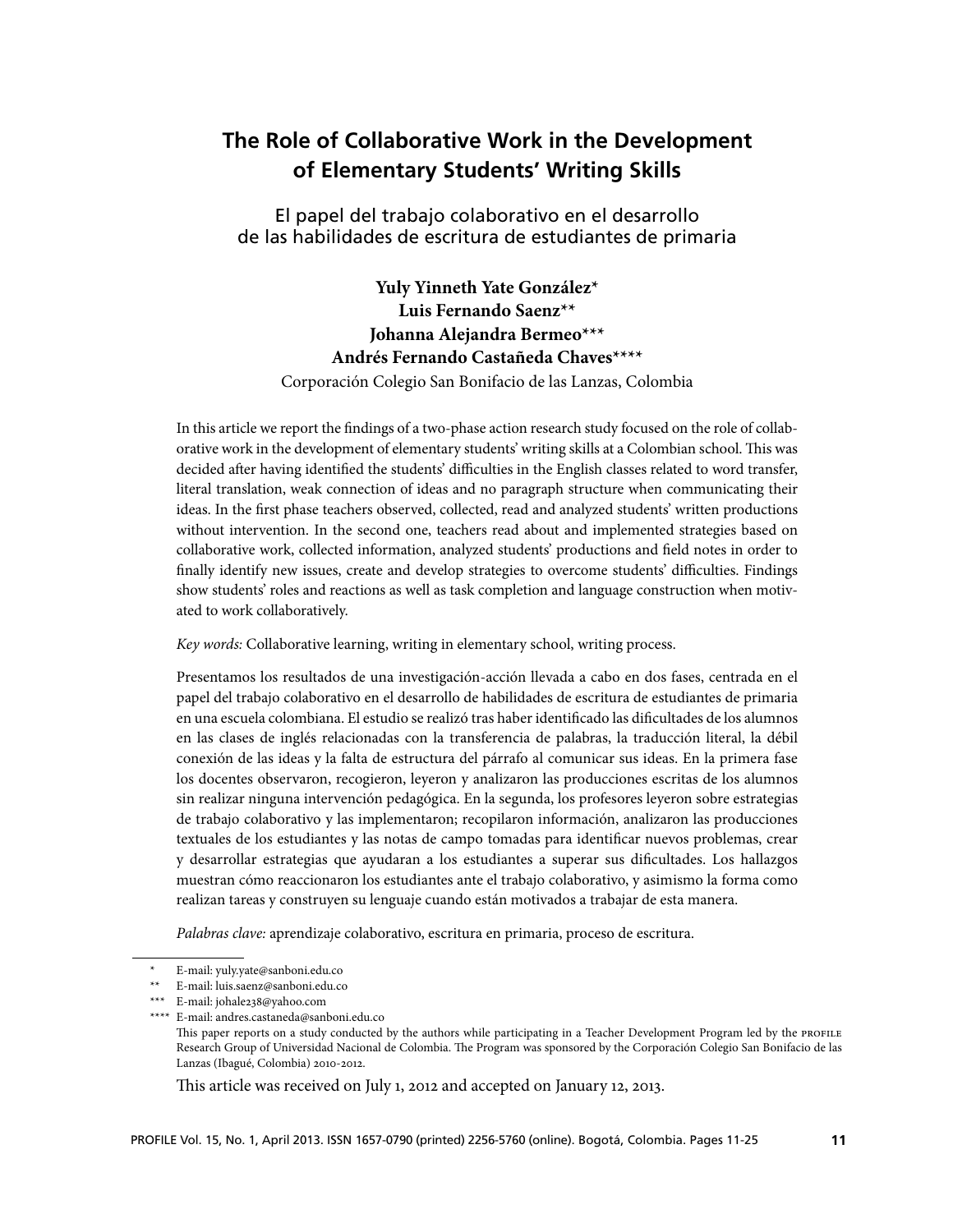### Introduction

This research project seeks to examine the role of collaborative work in the development of elementary students' writing skills in their English classes at the Corporación Colegio San Bonifacio de las Lanzas. Taking into account that elementary school students have not yet started their formal writing process in English, we assessed students to determine their current standing on their ability to write and what they implemented when composing written tasks. Through this, the elementary language teachers would develop the necessary strategies to help students improve and create solid bases for an accurate writing process, as well as establish departure points to improve upon in the years to come.

The authors of this article, who worked in grades 2, 3, 4 and 5, decided to work together in order to find strategies to help students when writing due to an observation made on the performance of elementary students for at least a year. We noticed some difficulties when students wanted to write their ideas in English such as transferring words and expressions from Spanish (using literal translation), reduced or basic vocabulary, weak connection of ideas and no paragraph structure. Also, most of the students showed a lack of interest and were reluctant to compose single sentences (a simple task) as well as get involved in longer assignments.

Many authors have written about the benefits of writing throughout history, remarking on its power and its ability to convey knowledge and ideas (MacArthur, Graham, & Fitzgerald, 2006). Besides, it allows people to express their points of views by making their thinking visible as well as promotes the ability to ask questions, helps others to provide feedback and demonstrates their intellectual flexibility and maturity, among others. On the other hand, collaborative authoring or writing can be defined as the set of activities involved in the production of a document by more than one author (Dillon, 1993). Taking this information about writing

and collaborative authoring into account, we try to demonstrate with the following research project the effect of collaborative work as a tool for developing writing skills in elementary students.

# Theoretical Framework

Focusing on the objective of this investigation, we approached our research with our focus aimed at three key aspects of study: collaborative learning, the writing process and the development of writing skills in elementary (primary) school.

#### Collaborative Learning

As stated by Smith and Macgregor (1992),

Nowadays, Collaborative Learning is seen as a powerful tool that provides meaningful experiences for students and teachers, in which learning as a group is the motor that impulses other learning processes. In this type of techniques, teachers are not the ones that possess all the knowledge, and their only purpose is to transmit and reproduce that knowledge, but teachers are considered as promoters of experiences where students discover functionalities in what they learn, share with other and apply that knowledge to their real life.

From a collaborative sense, the real meaning of this technique is not only the generation of students' encounters in which they are given a task to develop, but also are given the opportunity to give opinions, self-correction and peer correction as tools to promote tolerance and idea-sharing, planning projects, among other important benefits of Collaborative Learning. (p. 1)

These are some features of collaborative learning that we would like to highlight, as mentioned by Smith and Macgregor (1992):

- 1. Learning is an active process in which all of its participants provide meaningful ideas for projects to be carried out.
- 2. Learning depends on rich contexts in which students can feel more interested in working as teams with clear goals to achieve.
- 3. Learners are diverse, meaning that every participant may have different ideas, opinions and points of view that can change or improve the project development. (p. 1)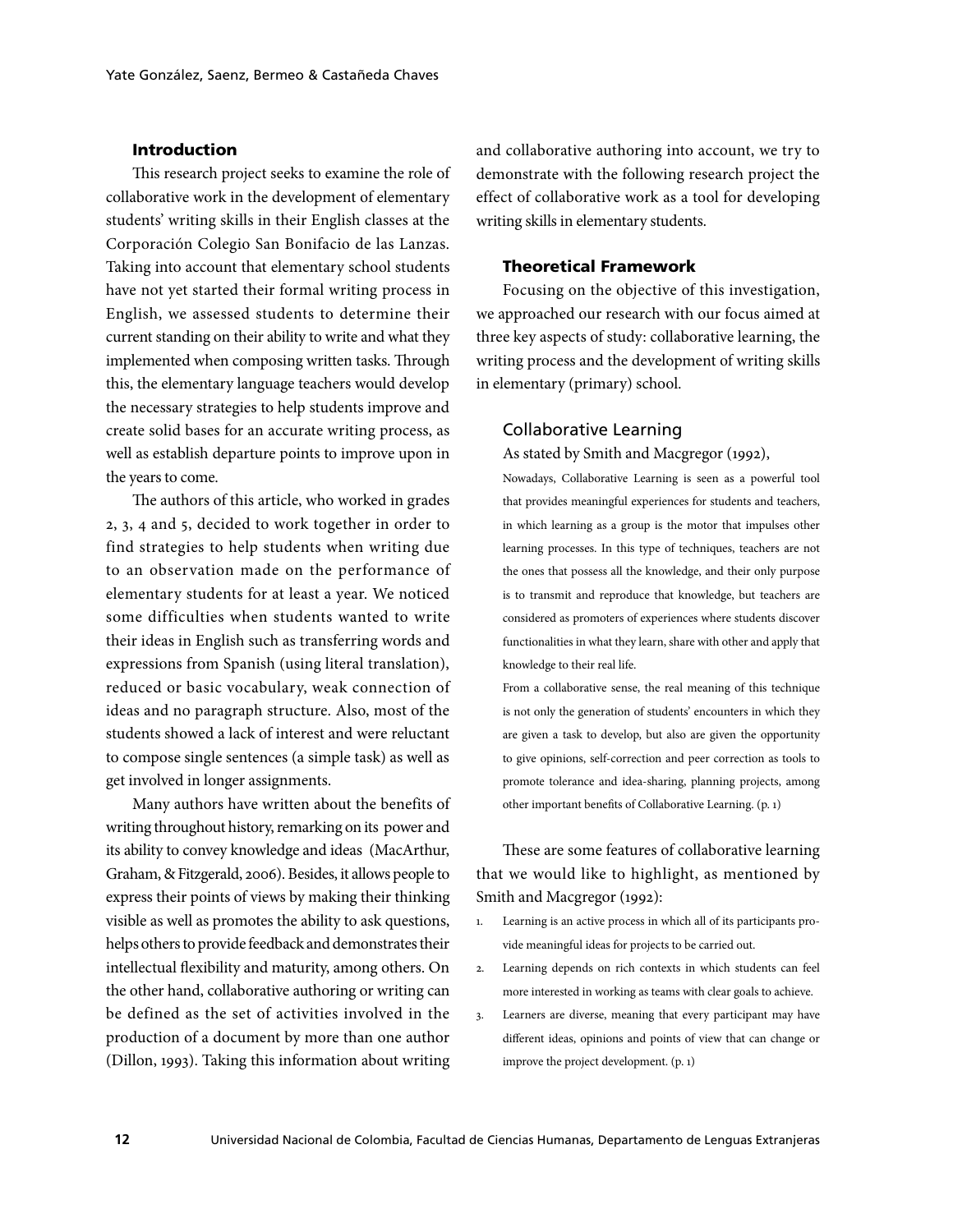As for education, collaborative learning has developed certain roles and values that we as teachers have to promote in our students when working in collaborative environments (Smith & Macgregor, 1992). These values are later turned into earnings for students. First, collaborative work involves all the participants and makes them work as a team in which the direction of the project is unique. Second, learners learn how to cooperate among themselves, where work is not seen as an individual product, but it is a process in which the participants' ideas influence and have a positive impact on the project, so the participants' contributions are relevant and necessary. And finally, civic responsibility is learnt through the experience on collaborative learning; with this, students comprehend that the world is an enormous field in which some abilities are required to become a successful professional, such as cooperation, working with others, sharing ideas, comparing and contrasting opinions, defining goals, searching for strategies to achieve those goals, and learning from on-hand experience. These previous elements of collaborative learning have shown that learning, seen as an integral process, requires more than knowledge transferred from the teacher; it also requires experience that is learnt through working with others.

### The Writing Process

According to Long and Richards (1990), the writing process has been an interesting field for educational researchers, linguists, applied linguists, and teachers since the early 1970s (Long & Richards, 1990), giving as results, numerous projects done in the field, identifying different aspects of this skill in L1 and L2 and their relationship. In the United Kingdom, for example, researchers such as Britton, Burgess, Martin, Macleod, & Rosen (1975) observed young learners in the process of writing in order to identify the planning, decision making and heuristics they employed. Complementary work in the United States by researchers and educators such as Eming, Murray

and Graves (cited in Long & Richards, 1990, p. viii) led to the emergence of the "process" school of writing theory and practice. This view emphasizes that writing is a recursive rather than a linear process, that writers rarely write to a preconceived plan or model, that the process of writing creates its own form and meaning (depending on the writers' intention, beliefs, culture, etc.), and that there is a significant degree of individual variation in the composing behaviors of both first and second language writers (Long & Richards, 1990).

Flower and Hayes, and Bereiter and Scardamalia (cited in Myles, 2002) proposed some writing process models that have served as the theoretical basis for using the process approach in both L1 and L2 writing instruction. By incorporating pre-writing activities such as collaborative brainstorming, choice of personally meaningful topics, strategy instruction in the stages of composing, drafting, revising, and editing, multiple drafts and peer-group editing, the instruction takes into consideration what writers do as they write. Attention to the writing process stresses more a workshop approach to instruction, which fosters classroom interaction, and engages students in analyzing and commenting on a variety of texts. The L1 theories also seem to support less teacher intervention and less attention to form.

At the Corporación Colegio San Bonifacio de las Lanzas, the L2 writing process is one of the skills students must develop in their academic performance. Taking into account the nature of our curriculum, we feel writing is an ongoing process students must follow according to a variety of stages of prewriting, drafting, editing and rewriting and finally publishing, varying its levels of difficulty among the grades.

# Writing Skills Among Elementary Students

Primary school teachers have been evaluating the importance of writing from the early ages at school throughout many years. Our main concern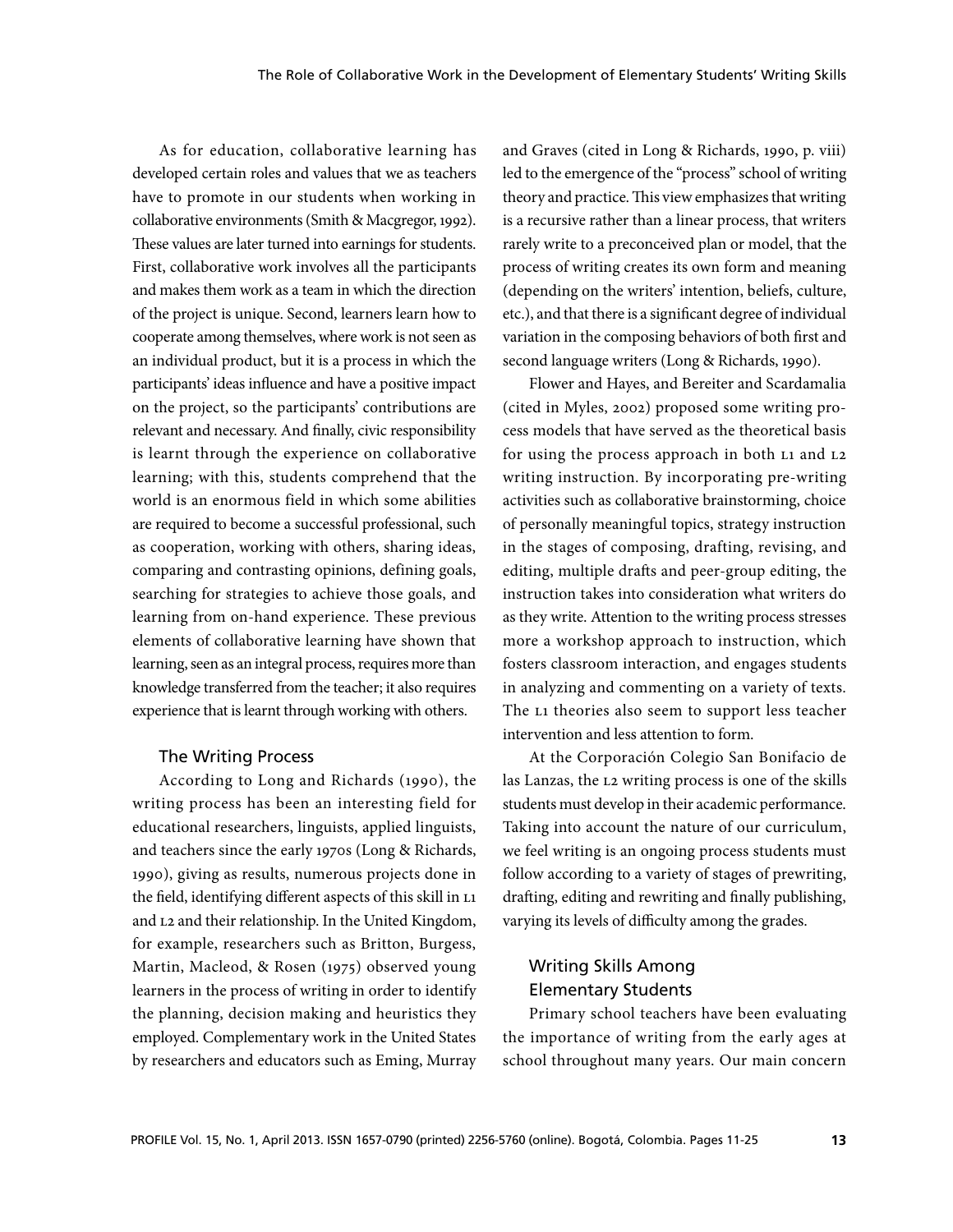as EFL teachers yields on how to initiate students from primary levels into the second language writing process and how farther they should go by the end of each school year.

What our research project is looking for basically is how to develop students' writing skills in a collaborative environment, so they can build up the bases and structures to reach good results in academic terms. However, according to Hillocks (1986), we should examine the giving of instructions rather than the way in which we approach students to work in writing. Bazerman (2007) states that

We as teachers need to face three dimensions and challenges for the teaching of writing: the first one talks about the continuing of writing, the second mentions the complexity of writing and the third one makes reference to writing as a social activity. (p. 293)

Writing as a social activity implies working on tasks where all students can surely be involved in imaginative and creative topics in which writing is seen as a social dialogue (Dyson, 2000) as well as a peer collaboration in the classroom (McLane, 1990). Additionally, writing is a way to interact, share and move further into processes at early ages (Kamberelis, 1999). Due to all of the above, we can connect our collaborative writing research project to a social writing environment, engaging and encouraging children to link the classroom activities with real life. Doing so, we can help students to enjoy and become more motivated towards writing.

Considering the previous issues, we came to be concerned about the lack of interest students have in writing, and the difficulties concentrating on main ideas; these difficulties can be identified as not being concise and precise when expressing opinions, not using the correct vocabulary for the activity as well as not keeping track of punctuation, and not having coherence and cohesion when writing.

# Context

The population we took into account was the elementary students from Corporación Colegio San Bonifacio de las Lanzas, a private bilingual school with an English class intensity of seven (7) hours per week and a total of 536 students. It is located in the city of Ibagué (Colombia) and serves students of the middle-high socioeconomic status.

#### School Description

With 26 years of experience, the school is one of the most important educational institutions in the region and it is also known throughout the whole country because of its high academic performance shown in the results of national tests and because our eleventh grade students rank in the highest levels based on the standards of the European Council (Council of Europe, 2001).

Taking a brief look at the overall framework of the School Institutional Project (Proyecto Educativo Institucional  $=$  PEI) regarding the use of a foreign language, it states that the mastering of English as a second language is the main objective of the school. Also, the school is engaged in the intensive learning of the language of globalization as a way to promote the school and its student body internationally. Hence, the School Institutional Project explains that mastering a second language is the minimum standard to be met for educational institutions (Corporación Colegio San Bonifacio de las Lanzas, 2011).

The school has about 75 teachers in areas such as science, social studies, mathematics, English, physical education, arts and language arts. On the other hand, the student population comprises pre-school, elementary, junior high and high school students. In addition to the English class intensity of 7 hours per week, mathematics and science are oriented in this foreign language as well.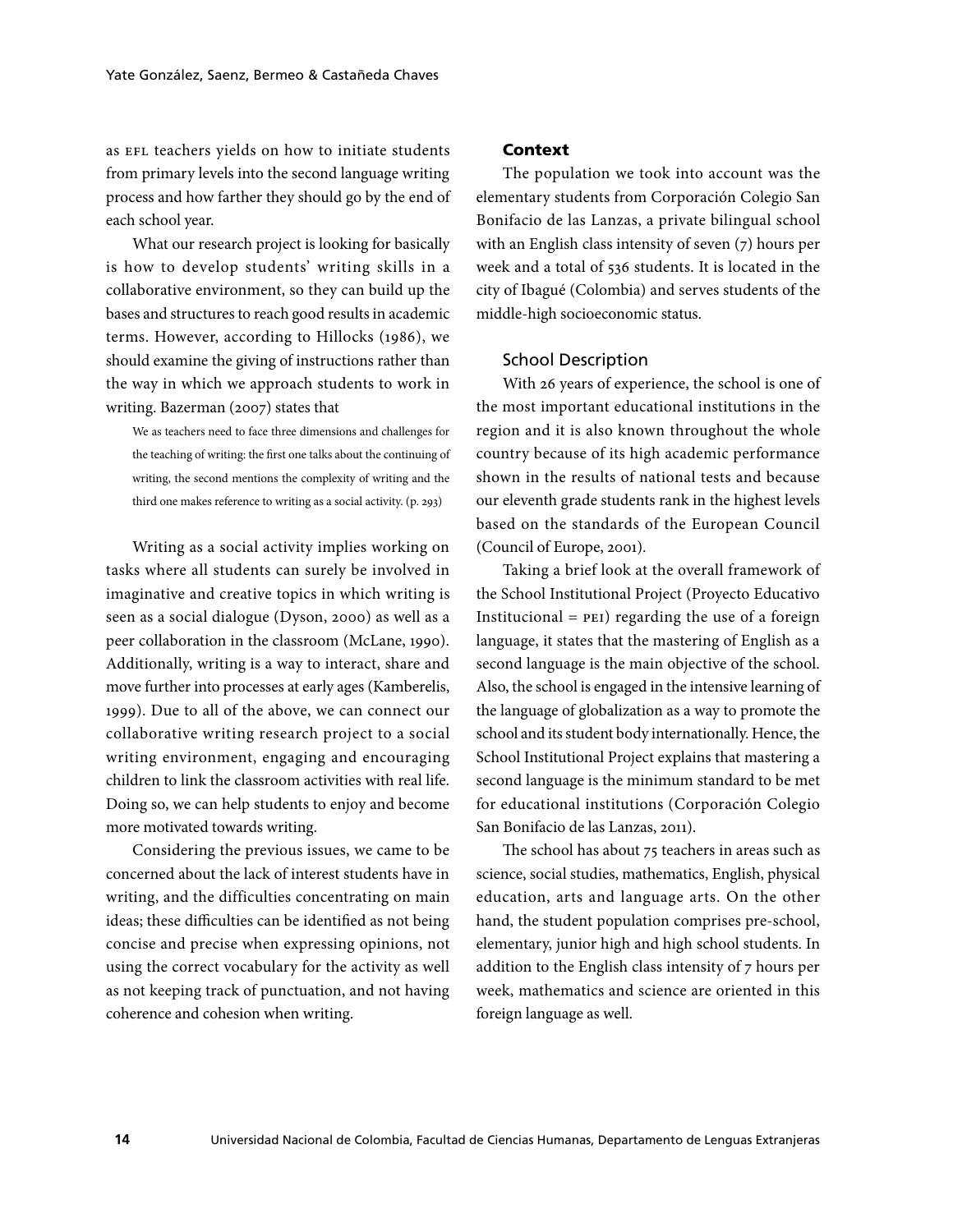# Population Description

There are 2 courses per grade in elementary: two second, third, fourth and fifth grades, with a minimum of 18 and a maximum of 29 learners in each classroom. Their ages range from 7 to 12 years old, with varied English language skills due to their previous knowledge learnt from preschool within the institution. The population taken into account consists of 8 students per level, that is to say, 4 students from grade 2A, 4 students from grade 2B, 4 students from 3A, 4 students from grade 3B; 4 students from 4A, 4 students from grade 4B; and 4 students from 5A, and 4 students from grade 5B, all selected at random.

Elementary students start developing their writing and reading skills in second grade at a basic level, that is to say, reading and writing very short but structured single sentences. After that, moving to third grade, they start with the production of simple paragraphs, being encouraged to give opinions and to start developing independent sentences and short paragraphs. Teachers always support and help students to improve their performance including writing skills; this process moves forward and gets more rigorous along with students' elementary school life.

The institution's commitment is to develop a bilingual education. Likewise, and taking into account that Spanish is the L1 of our students and that their processes in learning a second language can be difficult for them to be developed with authenticity in our context (as they are with learning L1), we find the institution's commitment is to develop a step-back process, that is, ensuring that the oral and written linguistic skills in their native language are developed first, and then move on to the process of learning a second language.

Taking that into account, we know the Spanish curriculum and the students' prior knowledge contribute to a base for the English curriculum, which aims to develop critical thinking skills (sequencing,

analyzing, inferring, summarizing, etc.) and communicative competences (grammatical, discursive, sociolinguistic and strategic) through three principal strands which are the daily and media communication, approaching scientific knowledge and aesthetic and cultural expression. These involve five kinds of discourse which are the narrative, argumentative, descriptive, explanatory and future forms; these are composed of the formal aspects of the language like grammar, syntax, phonology, semantics and the use of language in order to achieve effective communication (see Figure 1).

As we can see from the last lines, more than learning a second language, the approach at San Bonifacio School consists of the effective use of English in real contexts by developing several skills through elements like authentic performances and learning for understanding. All the elements mentioned above along with collaborative work will help students reach their goal, in this case, when writing.

# Research Design

This is a study based on the principles of action research and is carried out in a descriptive-innovating manner in which we examined the main contributions of collaborative work in primary students in the development of writing skills.

Our research was developed in two stages, following the action research cycle represented in Figure 2. The first stage took place during 2011. Teachers observed, collected and read students' written productions without their intervention concerning collaborative work. The intention of such decision was to gather information about the most common characteristics students have when writing in English. Teachers applied a survey to students on how they felt in relation to writing in English, talking about feelings, likes and dislikes when they write during the English classes (see Figure 3).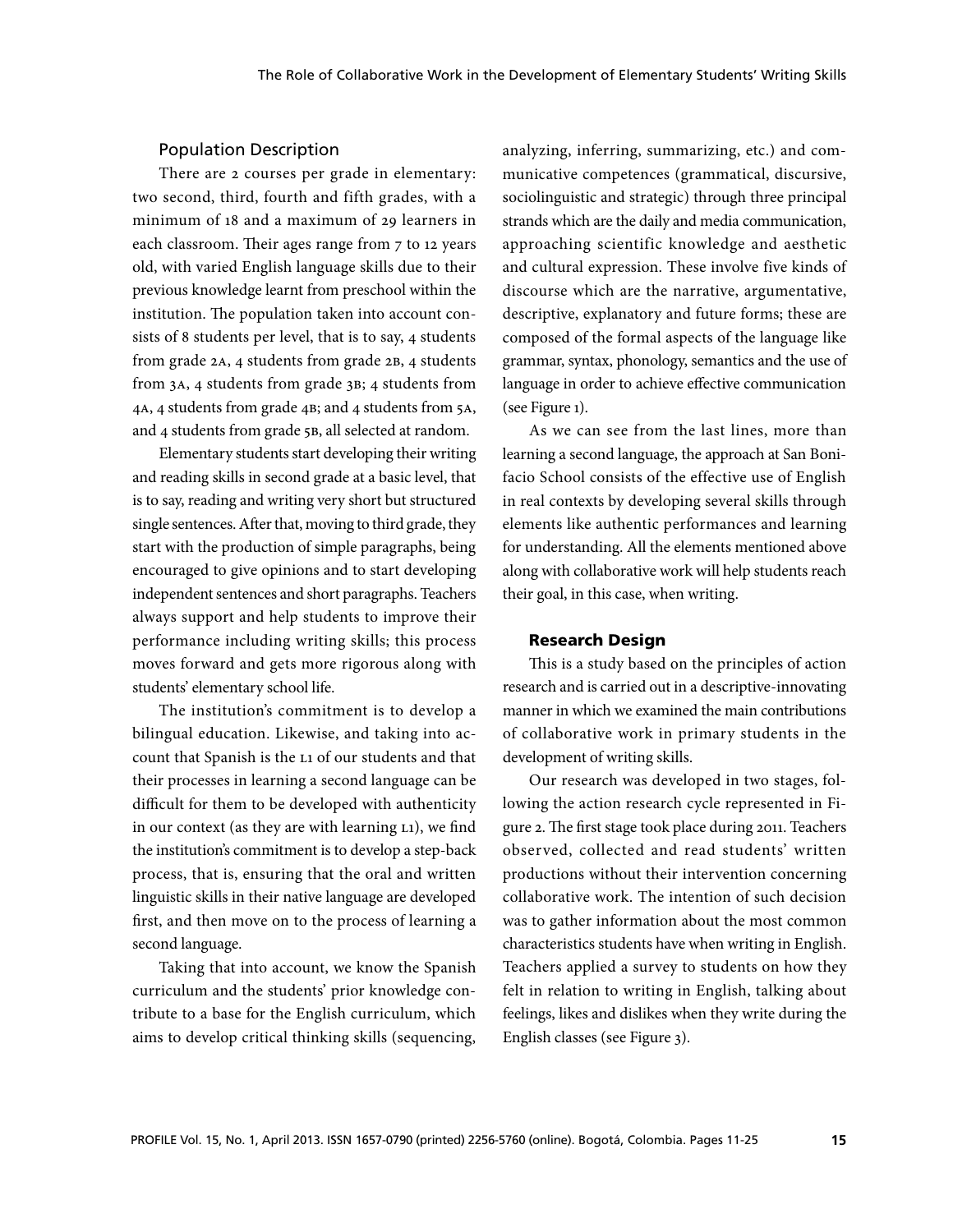

#### **Figure 1.** English Area Plan (Corporación Colegio San Bonifacio de las Lanzas, 2010)

**Figure 2.** Action Research Cycle (Ferrance, 2000, p. 9)

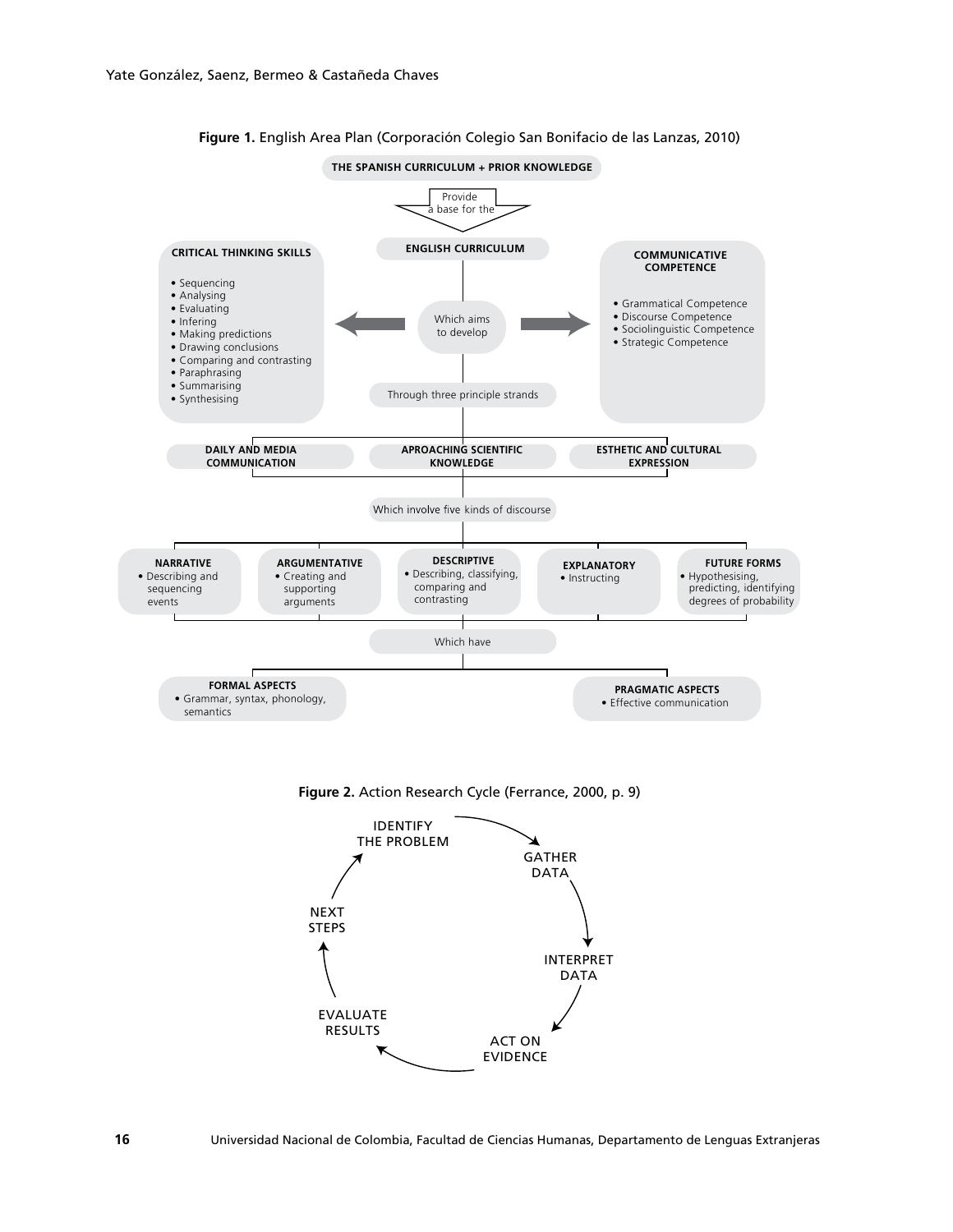# Figure 3. Sample of a Student's Response<sup>1</sup>

| Research study: The role of collaborative work in the development of elementary students' writing skills at<br>Corporación Colegio San Bonifacio de las Lanzas                           |                                                                                                                                                                                                  |  |  |  |  |  |
|------------------------------------------------------------------------------------------------------------------------------------------------------------------------------------------|--------------------------------------------------------------------------------------------------------------------------------------------------------------------------------------------------|--|--|--|--|--|
| <b>Student Questionnaire</b>                                                                                                                                                             |                                                                                                                                                                                                  |  |  |  |  |  |
| Teacher: Yuly Yinneth Yate G.                                                                                                                                                            | Date: 11/08/2011                                                                                                                                                                                 |  |  |  |  |  |
| Student: Juan David Q.                                                                                                                                                                   | Grade: 4A                                                                                                                                                                                        |  |  |  |  |  |
| Sincerely respond to the following questions. Remember that the use of this information is confidential and your answers<br>will not have any consequences concerning you in any manner. |                                                                                                                                                                                                  |  |  |  |  |  |
| 1. How do you feel when you work individually? Why?<br>I fell I don't have any help because I'm alone.                                                                                   |                                                                                                                                                                                                  |  |  |  |  |  |
| Advantages: maybe to be more concentrated                                                                                                                                                | 2. What advantages and disadvantages are there from working individually?                                                                                                                        |  |  |  |  |  |
| Disadvantages: do not have help                                                                                                                                                          |                                                                                                                                                                                                  |  |  |  |  |  |
| 3. How do you feel when working in a group?<br>Accompanied and more confident                                                                                                            |                                                                                                                                                                                                  |  |  |  |  |  |
|                                                                                                                                                                                          | 4. What advantages and disadvantages are there from working in a group?<br>Advantages: it depends because sometimes you work with someone who doesn't help                                       |  |  |  |  |  |
| Disadvantages: sometimes you get distracted                                                                                                                                              |                                                                                                                                                                                                  |  |  |  |  |  |
| 5. What is your role when working in a group?<br>It depends on the activity, sometimes I'm the narrator.                                                                                 |                                                                                                                                                                                                  |  |  |  |  |  |
| Students who work and help to me.                                                                                                                                                        | 6. Do you have any type of criteria when choosing the students you work with in a group? Which are they?                                                                                         |  |  |  |  |  |
| 7. How do you divide the work in the group?<br><u>Usually, we work in group.</u>                                                                                                         |                                                                                                                                                                                                  |  |  |  |  |  |
| something.                                                                                                                                                                               | 8. Do you find it beneficial to work in groups when doing written activities? Why?<br>Yes, because I practice my writing and because my friends help to me when I have difficulties when writing |  |  |  |  |  |
| 9. What does it mean for you to work collaboratively?                                                                                                                                    |                                                                                                                                                                                                  |  |  |  |  |  |
| <u>To help somebody when she/he doesn't understand or when somebody has difficulties and I can help.</u>                                                                                 |                                                                                                                                                                                                  |  |  |  |  |  |
|                                                                                                                                                                                          | 10. Do you consider that there is a difference between working collaboratively and working in a group? Which is it?                                                                              |  |  |  |  |  |
| I don't have any difference because when you work collaboratively, for sure, you are working in group.<br>Thank you for your collaboration!                                              |                                                                                                                                                                                                  |  |  |  |  |  |

<sup>1</sup> The questionnaire was originally administered in Spanish–the students' mother tongue–and translated into English for the purpose of this publication.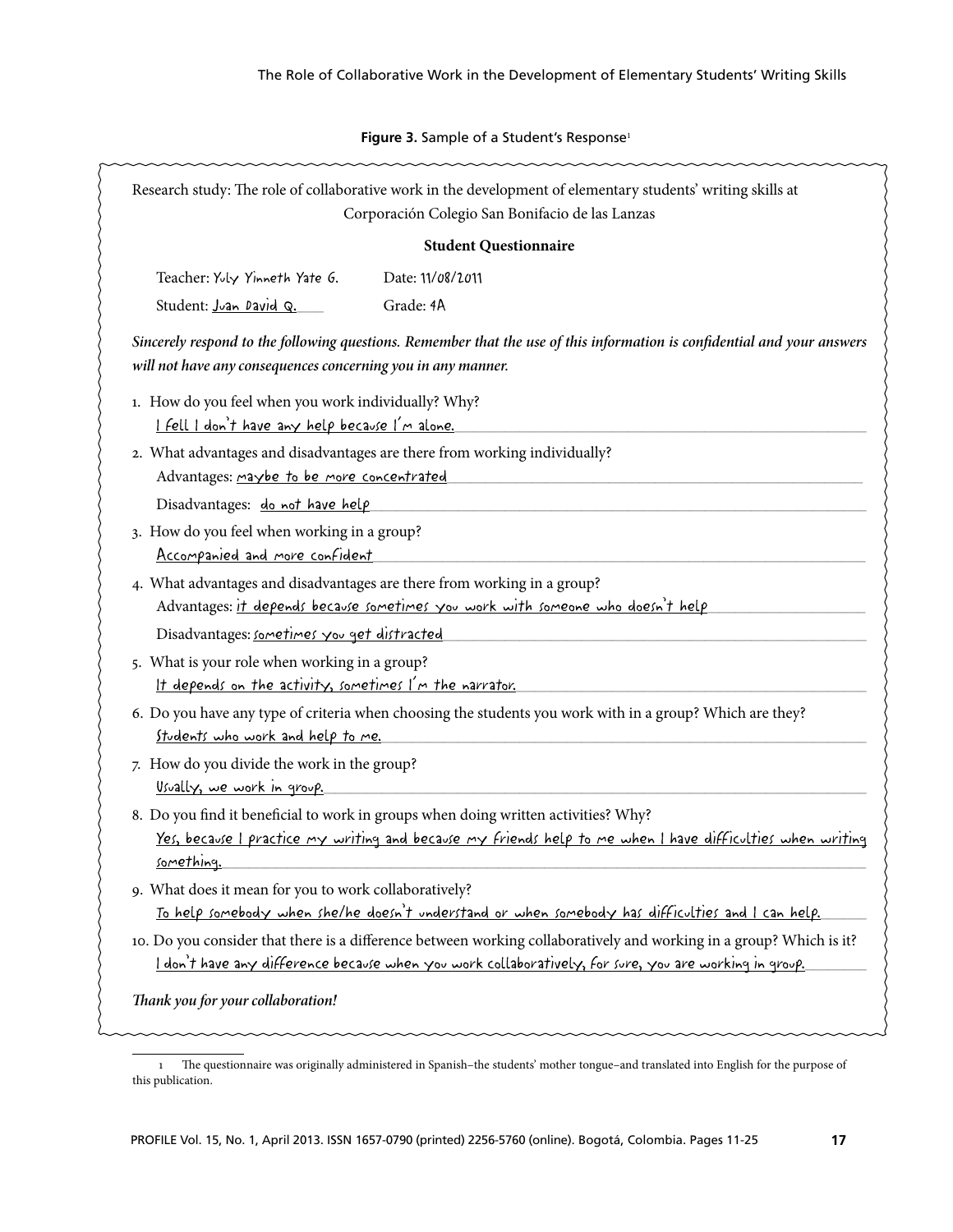In a second stage developed during 2012 and following the action research cycle represented in Figure 2, teachers read about strategies based on collaborative work and selected three strategies that were believed by the teachers to improve students' writing and at the same time overcome the difficulties that may arise during the process. Teachers designed an activity in which they confronted the theory and the practice of collaborative work with primary students; at the same time, teachers gathered information from the students' productions during all this process. Furthermore, teachers analyzed students' productions and teachers' field notes. Finally, teachers identified new issues in order to create and develop strategies to help students overcome difficulties.

# Data Collection

For developing phase number one (observation, data collection and data analysis - 2011) and phase number two (act on evidence, strategies implementation, evaluate results, 2012) for the project, teachers selected students' written productions done during the second and the third academic period as sources of information. Teachers created a goal for students to achieve according to the institutional needs. During the writing process students had to follow the processes of *planning*, *drafting, revising* and *editing*, and through these, teachers observed, took notes (using the observation chart in Figure 4) and implemented the following strategies:

- 1. The team plans and outlines the task, then each writer prepares his/her part and the group compiles the individual parts, then revises the whole document as needed.
- 2. One person assigns the tasks, each member completes the individual task, and one person compiles and revises the document.
- 3. As a team, students compose the draft, revise it and make necessary changes.

#### **Figure 4.** Sample of an Observation Chart

| writing skills at Corporación Colegio San Bonifacio de las Lanzas<br><b>Observation Chart</b><br>Teacher: Andrés Castañeda.<br>Goal: Elaborate a comic strip, taking ideas from their books. |                                                                        |              |                                                                                                                                                                                  |                                                                                                                                                     |                                                                                                                                                                                                                                                                                                                                                                         |  |  |  |
|----------------------------------------------------------------------------------------------------------------------------------------------------------------------------------------------|------------------------------------------------------------------------|--------------|----------------------------------------------------------------------------------------------------------------------------------------------------------------------------------|-----------------------------------------------------------------------------------------------------------------------------------------------------|-------------------------------------------------------------------------------------------------------------------------------------------------------------------------------------------------------------------------------------------------------------------------------------------------------------------------------------------------------------------------|--|--|--|
| <b>DATE</b>                                                                                                                                                                                  | <b>STUDENT</b>                                                         | <b>GRADE</b> | <b>ACTIVITY</b>                                                                                                                                                                  |                                                                                                                                                     | <b>OBSERVATIONS</b>                                                                                                                                                                                                                                                                                                                                                     |  |  |  |
|                                                                                                                                                                                              |                                                                        |              | <b>INDIVIDUALLY</b>                                                                                                                                                              | <b>GROUP WORK</b>                                                                                                                                   |                                                                                                                                                                                                                                                                                                                                                                         |  |  |  |
| Aug $1st$ –<br>Aug $5^{\text{th}}$                                                                                                                                                           | Group in<br>general<br>María José,<br>Juan David<br>and María<br>Paula | 5A           | Students had<br>to assume a<br>responsibility while<br>in the group to<br>manage a specific task.<br>Furthermore, they<br>would brainstorm<br>ideas for the<br>completion of it. | Students formed their<br>groups and discussed<br>the theme of their<br>comic strips, then<br>decided how many<br>slides they were going<br>to need. | Maria Jose, Juan David and<br>Maria Paula seemed unwilling to<br>assume a role of leadership, but<br>rather a submissive role and to<br>follow the guidance of others.<br>Alejandro assumed a creative<br>role of leadership and, along<br>with his partners, constantly<br>suggested new ideas that would<br>eventually help in the creation of<br>their comic strips. |  |  |  |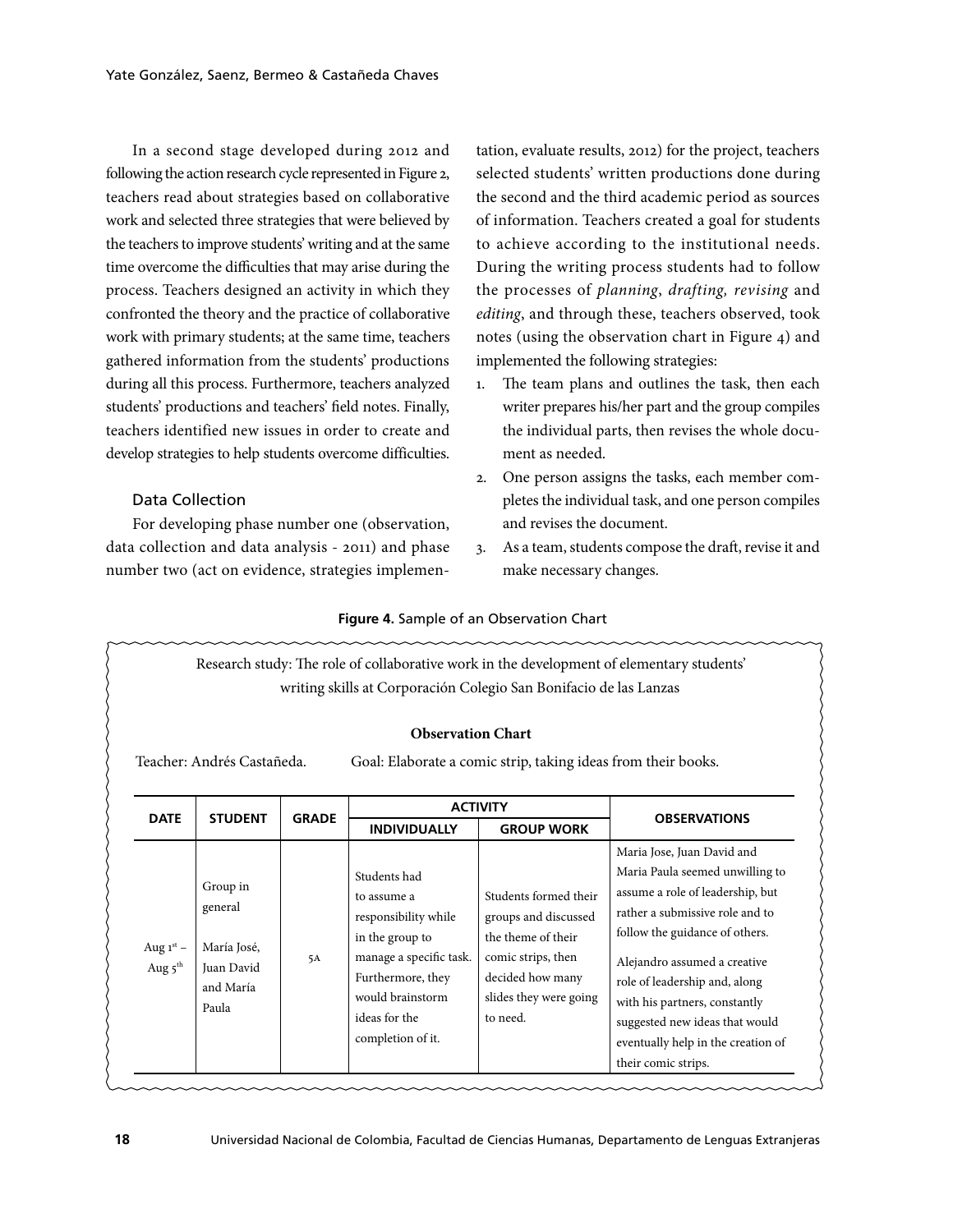# Findings

During the first phase of our research, we analyzed our findings from the students' classwork, and then grouped our findings into four categories of observation: *Students' roles, Task completion, Language construction and Students' reactions* (see Table 1). As part of an on-going research, we found some interesting information regarding the differences or rather the fluctuation of responsibilities among students from different grade levels. Next, we analyzed each aspect and resumed our findings being specific on the abilities being worked and developed.

| Grade /<br>Category | <b>Students' roles</b>                                                                                                                                                                                                                                                                                                                                                | <b>Task completion</b>                                                                                                                                                                                                                                                                 | Language<br>construction                                                                                                                                                                                          | <b>Students' reactions</b>                                                                                                                                                                                                                                                                                 |
|---------------------|-----------------------------------------------------------------------------------------------------------------------------------------------------------------------------------------------------------------------------------------------------------------------------------------------------------------------------------------------------------------------|----------------------------------------------------------------------------------------------------------------------------------------------------------------------------------------------------------------------------------------------------------------------------------------|-------------------------------------------------------------------------------------------------------------------------------------------------------------------------------------------------------------------|------------------------------------------------------------------------------------------------------------------------------------------------------------------------------------------------------------------------------------------------------------------------------------------------------------|
| Grade 2             | There is always a leader,<br>chosen because of his or<br>her English level.<br>He or she is the monitor<br>of the class.<br>He or she is the best<br>writer, reader or editor.                                                                                                                                                                                        | • Time management.<br>• Brainstorming.<br>• Assigning roles.<br>• Dividing tasks.<br>• Gathering ideas all<br>together.<br>• Focusing merely on<br>instructions, written<br>and orally.                                                                                                | • Asking the teacher<br>questions.<br>• Using tools such<br>as a dictionary and<br>asking each other.<br>• Using everything<br>studied in class,<br>checking in the<br>notebook.                                  | • Enjoying the activity<br>as all voices are<br>heard.<br>• Sometimes arguing<br>as boys' ideas<br>somehow conflict<br>with the girls'.<br>• They pretty much<br>like writing and<br>creating fiction and<br>non-fiction stories,<br>searching, drawing<br>and creating the<br>scene for it.               |
| Grade 3A<br>&3B     | There is always a leader,<br>chosen because of his or<br>her English level.<br>He or she is the monitor<br>of the class.<br>He or she is the best<br>writer, reader or editor.<br>Students choose a leader<br>to organize the work.<br>One student assumes<br>the leadership.<br>Students vote to elect<br>the leader.<br>Students' roles are<br>readers and writers. | • They go straight to<br>the activity.<br>• Mostly it is necessary<br>to repeat and<br>get clear on the<br>instructions many<br>times.<br>• Gather ideas<br>together, but<br>somehow is<br>unproductive as<br>there is a lot of<br>misunderstanding<br>among them.<br>• Brainstorming. | • Use teacher as<br>their main source,<br>leaving dictionary or<br>notebook behind as<br>the last option.<br>• Use of Spanglish<br>to convey meaning<br>somehow.<br>• Use monitors as the<br>second main helpers. | • Are quite creative,<br>they love placing<br>themselves into the<br>story.<br>• They also include<br>their own<br>anecdotes, making<br>it easy for teacher<br>to understand their<br>ideas.<br>• They look interested<br>when you motivate<br>them giving ideas.<br>• Feel productive and<br>cooperative. |

#### **Table 1.** Categories of Observation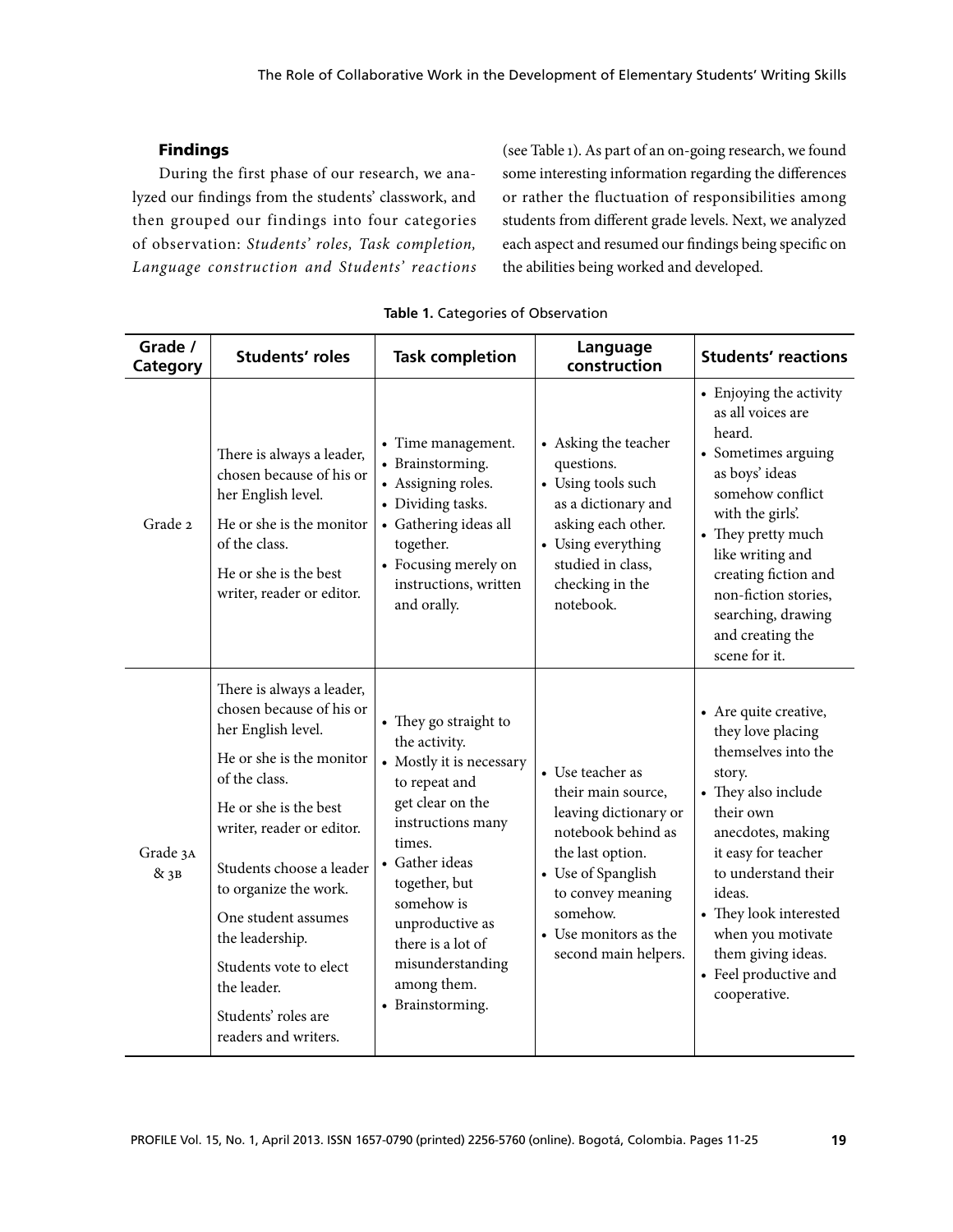# Students' Roles

Elementary students at the San Bonifacio de las Lanzas School have clear and marked characteristics regarding their roles while working collaboratively. During the analysis of the four categories we have done, there are specific features that let us describe our students' abilities, reactions and language situations involved inside a teamwork writing process. We will describe each of the most relevant factors related to student's roles. We want to focus only on the four main roles and behaviors that caught our attention:

- 1. Students choose their own roles
- 2. Students vote for a leader
- 3. One student takes the initiative
- 4. Students' roles as readers and writers

First, elementary students are able to provide supported reasons why they choose certain roles inside a group during team work. For instance, the case in which *students choose their own roles*, they do so while considering certain parameters or characteristics they should have in order to perform that role, such as: the best English in the group, the best writer, the best reader or the best editor.

In a different case concerning teams in which students need someone to encourage the team performance, *students vote for a leader*. In this case, pretty similar to the one mentioned before, students state their choice on specific parameters for that leader to carry on and guide the task completion. Some of the mentioned characteristics are: the best English inside the group, the most organized person, and students' reliance on their abilities to perform different tasks.

Also, on a team in which no one seems to ignite the labor, there is *one student who takes the initiative* and, without being previously chosen, gets people to work. Perhaps this is the most intriguing case because the one who takes the initiative is not always the student with the best English inside the group. Contrary to the previous "Roles", in which someone is guiding the pro-ject, this student makes him/herself part of the team

and develops part of the task. As already mentioned, this student may not be the best at English, but his or her initiative moves the team towards the completion of the task. In this case, after being motivated, students spontaneously choose a role and perform it. Students help each other and carry out the project as a whole group. Students learn about peer-correction and peerwork while developing the task. We can state that there is meaningful and spontaneous learning taking place among the students while they help each other.

In the last case, students seem to be more decisive as to what they want to do while working and being part of a group. In this stage students know exactly what their abilities are and what they are capable of. Students then decide to perform the *roles of readers and writers*. Students recognize their strength either reading or writing and this helps them organize the group more quickly.

### Task Completion

There exists a great range of characteristics that label each one of the different grades in terms of task understanding and completion. However, elementary students have a clear idea of what a task is and how they have to complete it: students read the instructions, ask for clarification, divide tasks and compile the results to present a final production, either orally or written. For this activity, there is a step-by-step process that nearly all the grades follow, and this process is the one we want to focus our attention on. The process is organized as follows:

- 1. Reading and understanding instructions
- 2. Asking for clarification (does not apply in all the cases)
- 3. Gathering ideas
- 4. Dividing tasks
- 5. Compiling results
- 6. Presenting final production (orally and/or written)

The groups start developing the task by reading the instructions; one student reads the task as the other team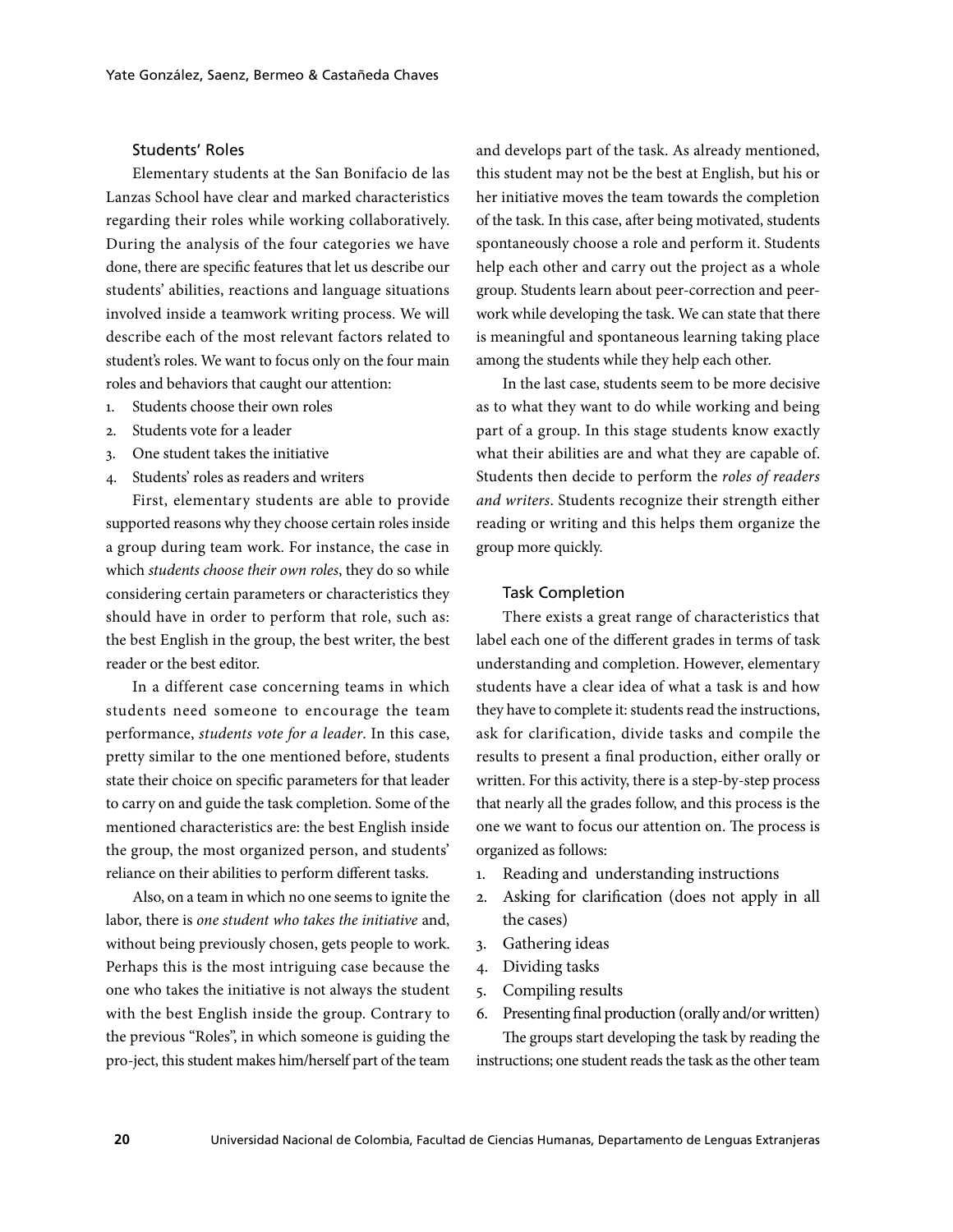members listen to the reader. In some cases, students do not understand what they have to do and ask for clarification, either the teacher or their peers. It was crucial to identify that all the groups feel the real need to understand what they have to do. After reading the task, students gather ideas to perform the task. The fact that students always consider their partners' ideas was very clear to us. Students collect all the ideas and then decide upon the best and the most suitable ones for the task. Along with this, students assigned specific roles inside the groups. These roles are chosen depending on a member's abilities to perform different tasks (the best to do this or that).

Having understood the task, students move to divide the task for all the members (equal duties). In some cases, one student assigns the sub-tasks and in other cases, one student performs or develops the task as the other team members tell them what to do. After this, the group collects the previous results for the task, reads each of the pieces and agrees on possible changes or adjustments. Students become their own supervisor of their written and oral productions. Some groups tend to make adjustments to their productions at this point, while some other groups seem to be more tolerant and less objective towards their partners' contributions (not to hurt others' feelings).

When students finish reading the pieces for the task, they compile the information and present the product. At this point students check for organization and presentation of the final paper. In some groups one student is in charge of collecting, compiling and writing the final production, but other groups choose one person to write the final paper as the rest of the team has already accomplished their initial task. It was a surprise for us to find such process among all the grades. Students have a great management of time and execution to complete the given tasks. They are very careful about the duties they have to perform and how they will do it.

# Language Construction

At San Bonifacio de las Lanzas students have a clear sense of the work being implemented in class in order to improve their oral language and writing; doing so has some aspects that enable us as teachers to observe, analyze and identify strengths and areas of improvement in students' daily productions and performance. Given the nature of our day-to-day work, we, as an investigation group, have identified collaborative work as part of an on-going performance to aid us in the construction of a language base.

The focus of this analysis lies within students' language construction, from the basics of their phonetic level to fluent speaking, from simple words to complex sentences. During this phase of students' work, we have identified as follows several important aspects that vary with each level (grade):

- 1. Use of previous knowledge to conceive knowledge.
- 2. Use of Spanglish to understand or be understood.
- 3. Tools used to aid in learning; dictionary, monitors, teacher, etc.
- 4. Notion of correction of common mistakes.
- 5. Punctuation and grammar.

Students from the lowest level come with a *notion* of things and their surroundings; this helps them understand much of what is being worked in class whether it is visual or conceptual. Students also work together to make the understanding of a specific topic easier. Although this happens more often in lower grades, the exercise is present among all grades. Although the use of a dictionary slowly declines as the grade level increases, students use a variety of tools or methods to understand; the resource used most often is the teacher; s/he is asked for help with translation or spelling.

The use of *Spanglish* (a mixture of Spanish and English) is noticeable among third to fifth grades; students begin to resort to *code switching* to make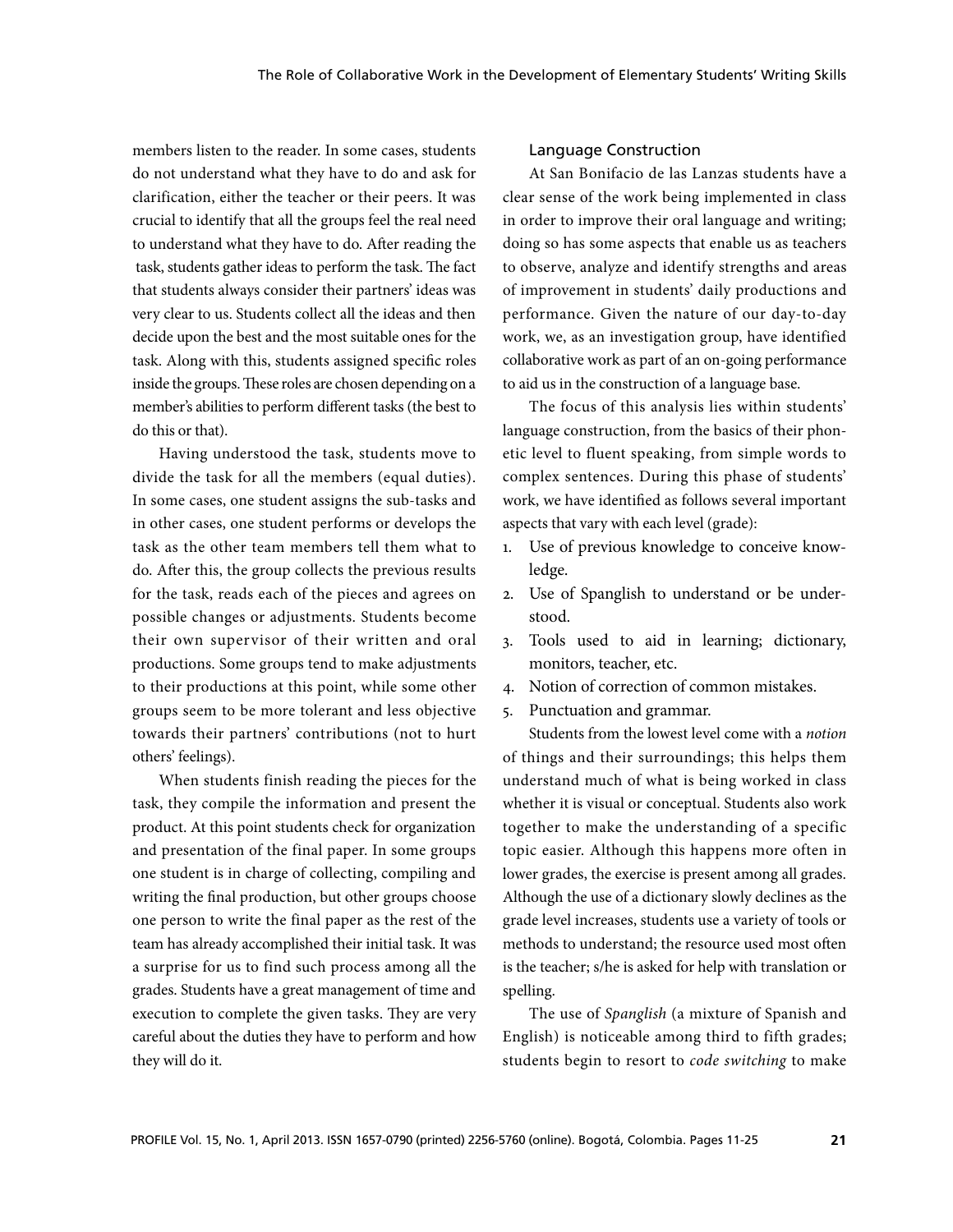themselves understood, often during all the activities in class; students will refer to their first language to complete sentences being constructed, or even specific words that are unknown to them. Students often feel comfortable and find it easier to code switch because it eases the fluency of speech; however, at some point they realize that knowing the word will help them even more; so during their speech or conversation, students will often ask "How do you say" in order to complete their ideas.

Students have adapted a notion about words and structures that enables them to interact with their writing as it progresses. Some of the most common mistakes students make at San Bonifacio de las Lanzas are the lack of completion of sentences (fragmenting) or the use of run-on sentences. When it comes down to punctuation and grammar, students have issues identifying when to rely on them for each context; while conversing with students they manifested that this was due to a confusion of language context; they assume that in English, rules derived from Spanish do not apply.

## Students' Reaction

At San Bonifacio de las Lanzas students are committed to learning through a variety of means implemented in class as part of the pedagogical method. Part of students' identity could be defined as the development of students' different skills through ample fields of learning such as debates and round table discussions, among others.

The focus on this analysis lies in the reaction of each student or students as a whole to identify their functions, based on previous data collection, taking into consideration peer to peer interactions. We have identified some key aspects related to this investigation, namely:

- 1. Group interaction
- 2. Life experiences
- 3. Positive reinforcement
- 4. Teacher-student interaction

As part of our research we have identified group interaction to be essential when students brainstorm for possible writing topics; appreciating different ideas gives students a broad view of what to come up with in regard to composing texts. Students enjoy time in class specially when their ideas are heard and appreciated; giving them the opportunity to interact with one another empowers them with trust and confidence to participate, positively contribute and overcome difficulties at the speaking level.

One of the most common difficulties students faced during group interaction was the difference of ideas between boys and girls among low grade levels (2nd and 3rd). Students' ideas differ at the cohesion level; what this means is that boys' ideas were somewhat "out in the open" whilst girls' ideas were direct and concise, each relating to the activities planned.

Between the ages of 8-11 years old, students' life experiences help them relate to activities planned and executed during their learning period. This gives students an opportunity to take ownership of whichever activity they are undertaking and feel encouraged to brainstorm, write and share.

As part of a group interaction during each and every moment of writing as well as oral and listening activities in class, teachers and students are always communicating, therefore providing valid information about performances in all of the different fields. Students rely a lot on feedback to positively construct their work; hence, teacher collaboration and involvement during these activities is essential. Some students also feel the need within their "group" to receive positive comments, observations and interpretations. This need we have identified to be very motivating and encouraging for almost all students.

As always, students follow a very interesting "emotional" line through their elementary performances, from motivated to creative, from curious to enthusiastic; these are all remarkable aspects to keep in mind when viewing each student's work as an individual first and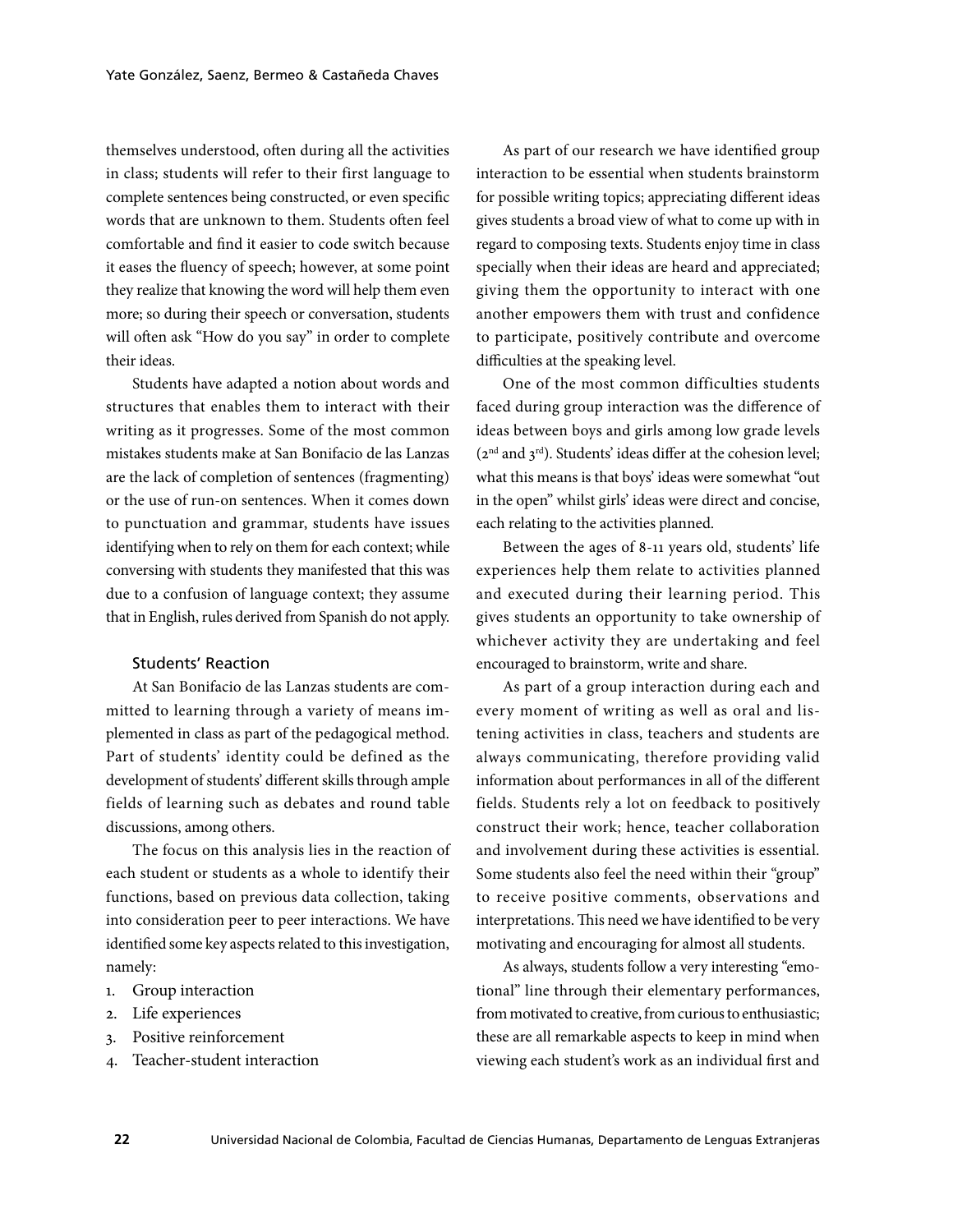then as part of a group, and it allows teachers and evaluators to monitor, write down and share this very important piece of knowledge.

As a last point of reference, having students' involvement, eye contact, questioning and answering becomes a progressive activity because almost every time, students are advancing more and more through their performances, learning and getting used to new methods to do things.

### Conclusions

The implementation of the three strategies for working collaboratively showed interesting results. In the first place, when the team plans and outlines the task, each writer prepares his/her part and then the group compiles the individual parts and revises the whole document as needed. Students felt less comfortable when they felt that their ideas might not be heard or determined, and this prompted them not to speak or interact with the other members of the team in a natural and harmonic way. Some discussions flew around the group environment but students finally seemed to understand that the group task prevails over their own or individual interests (*students' roles*).

Also, the teams adequately managed time and the subdivisions of the task to comprehend the given work. Students still focused their attention on completing the task and dividing the amount of work so that everyone had their own part and the team achieved its goal (*task completion*). In addition, students seemed to rely more on their partners' corrections and contributions than on their teachers'. For this strategy, each one of the members of the team maintained a close relation with their team colleagues to the point that language interaction, correction and construction comprised an essential and innate state of the group (*language construction*).

In second place, when one person assigns the tasks, each member completes the individual task e.g. one person compiles and revises the document in

question. Students adopted different roles but a specific feature that remained was evidenced whereby students seemed to feel more comfortable when they performed a role for which they had the best talent or ability (writer, idea proposer, leader, compiler, editor). For this strategy and, as teams had no leaders, the groups decided to assign roles considering their members' abilities for different tasks (*students' roles*).

As such, students comprehend the relevance and importance of their contributions to the initial task. Members of the teams felt comfortable working on their own with no observer carefully watching what they had to do; instead, team members preferred to consider their colleagues a supportive axis concerning the task completion, an axis on which they could rely and trust in order to understand better the task intention and how to develop it (*task completion*). One student of the team was the one who provided final feedback on the members' contributions, which made the rest of the team a bit unsatisfied due to the poor and not so reliable feedback. As the only voice that was heard at that point was the editor's, the team had not much to do in terms of correction and revision. Language use and function was directly used in terms of oral feedback. Written language was used only to correct and edit the document (*language construction*).

In third place, when the team plans and outlines the task and writes a draft, the group revises the draft, thus students feel that their contributions for the task are relevant and considered when developing either of the task subdivisions. No student performed a specific role so that everyone could contribute and have his/her own ideas on what to do and what not to do considered by the others (*students' roles*).

Also, working with this strategy, ideas flew around the team environment providing a much wider view of what the task intended to achieve and the best methods to do so. Each one of the students assumed one of the task subdivisions, contributed to the task completion with his/her ideas, comments or suggestions, and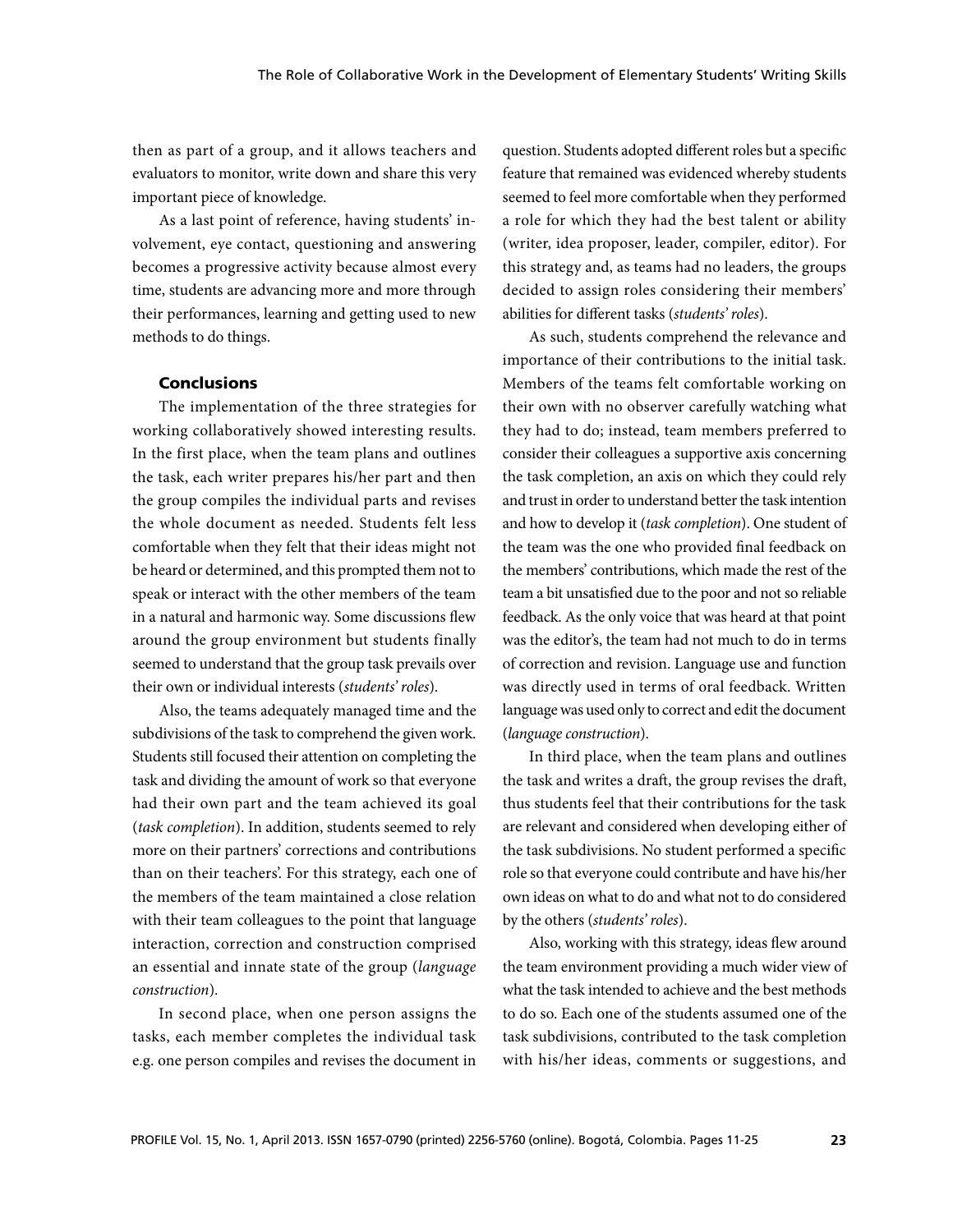provided feedback, orally and in writing, for their classmates. Students' interaction happened in a more natural way and this allowed the task to be completely achieved (*task completion*). In addition, language was freely used by every member of the team. Students used the language to communicate ideas, correct each other, provide accurate feedback on the paper's progress and edit a final version of the paper. For complete achievement of the task students got a clear idea of how important it was to help each other and provide accurate and grounded feedback that help the team reach their initial goal (*language construction*).

As we could see, at San Bonifacio de las Lanzas, collaborative learning is an opportunity for students to help each other to construct meaning and knowledge, as they work on tasks that demand analyzing, planning, acting and reflecting on their work as a tool to measure their capacity to work with others, and their abilities and contributions as regards common tasks.

Finally, through this research teachers noticed how relevant and meaningful collaborative learning is in students' learning process. So, we can move towards the intention of this type of approach in Education, and more important, the role of Education around Collaborative Learning.

### References

- Bazerman, C. (2007). *Handbook of research on writing: History, society, school, individual, text*. New York, NY: Lawrence Erlbaum.
- Britton, J., Burgess, A., Martin, N., Macleod, A., & Rosen, H. (1975). *The development of writing abilities*. London, uk: Macmillan.
- Corporación Colegio San Bonifacio de las Lanzas. (2010). *Plan de Área Inglés. English Area*. Ibagué, CO: Author.
- Corporación Colegio San Bonifacio de las Lanzas. (2011). *Proyecto Educativo Institucional* (*PEI*). Ibagué, co: Author.
- Council of Europe. (2001). *The Common European framework of reference for languages: Learning, teaching, assessment*. Cambridge, uk: Cambridge University Press. Retrieved from http://assets.cambridge.org/052180/ 3136/sample/0521803136WS.pdf
- Dillon, A. (1993). How collaborative is collaborative writing? An analysis of the production of two technical reports. In M. Sharples (Ed.), *Computer supported collaborative writing* (pp. 69-86). London, uk: Springer-Verlag.
- Dyson, A. (2000). On refraining children's words: The perils, promises, and pleasures of writing children. *Research in the teaching of English, 34*(3), 352-367.
- Ferrance, E. (2000). *Action research cycle*. Providence: Northeast and Islands Regional Educational Laboratory at Brown University. Retrieved from http://www. lab.brown.edu/pubs/themes\_ed/act\_research.pdf
- Hillocks, G. Jr. (1986). *Research on written composition: New directions for teaching*. Urbana, IL: NCTE.
- Kamberelis, G. (1999). Genre development: Children writing stories, science reports and poems. *Research in the Teaching of English, 33*(4), 403-460.
- Long, M., & Richards, J. C. (1990). *Second language writing*. New York, NY: Cambridge University Press.
- MacArthur, C., Graham, S., & Fitzgerald, J. (2006). *Handbook of writing research*. New York, NY: Guilford Press.
- McLane, J. B. (1990). Writing as a social process. In L. C. Moll (Ed.), *Vygotsky and education* (pp. 304-318). Cambridge, uk: Cambridge University Press.
- Myles, J. (2002). Second language writing and research: The writing process and error analysis in student texts. *TESL-EJ Teaching English as a Second or Foreign Language, 6*(2). Retrieved from http://www.cc.kyoto-su. ac.jp/information/tesl-ej/ej22/a1.html
- Smith, B. L., & Macgregor, J. T. (1992). What is collaborative learning? Collaborative Learning: A sourcebook for higher education. *Anti essays*. Retrieved from http:// www.antiessays.com/free-essays/81887.html